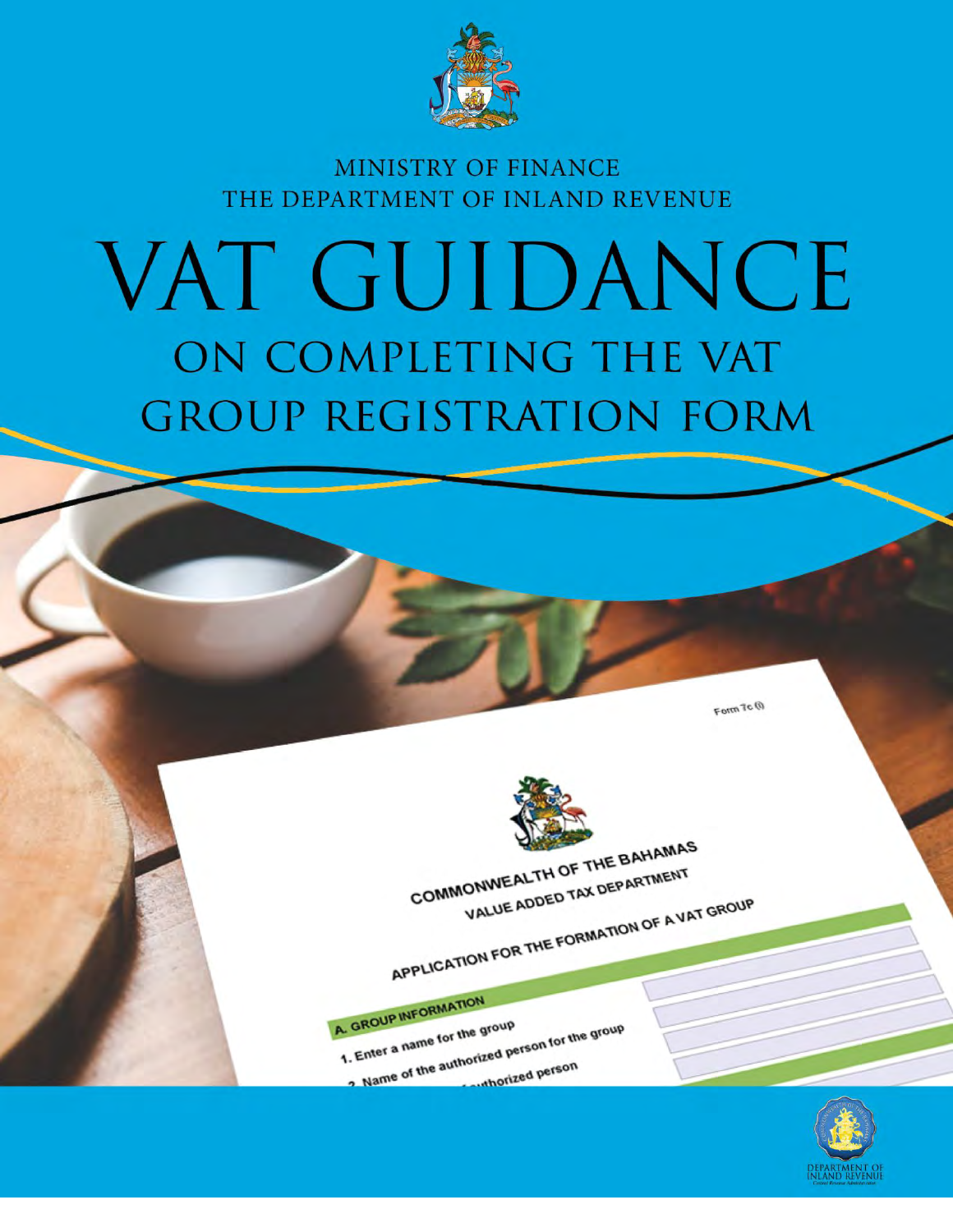#### **Purpose**

This guide is intended to provide step-by-step instructions on completing each field of the VAT Group Registration Form (Form 7c (i)). When completing the form you may refer to the VAT Registration Guide as well as the VAT Rule 2015-004 – VAT Group, for further information. **If there is a discrepancy within the Guidance Note, the law will prevail in accordance with the VAT Act, Regulations and/or Rules.**

### **1. INSTRUCTIONS**

All fields indicated on the form must be completed.

# *Q1 - Enter a name for the group*

You can choose any name for the group. The name does not have to be a registered business name.

# *Q2 - Name of the authorized person for the group*

The authorized person is the main contact person for the group. The authorized person does not have to be associated with the group leader.

# *Q3 - Position/Title of authorized person*

Indicate the title or position of the authorized person.

# *Q4 – Requested start date of group*

- $\Box$  Indicate the date from which you wish to operate as a VAT Group. The following should be considered:
	- o The start date for the group must correspond with the first day of a tax period for all members.
	- $\circ$  The start date must be a minimum of two calendar months in the future.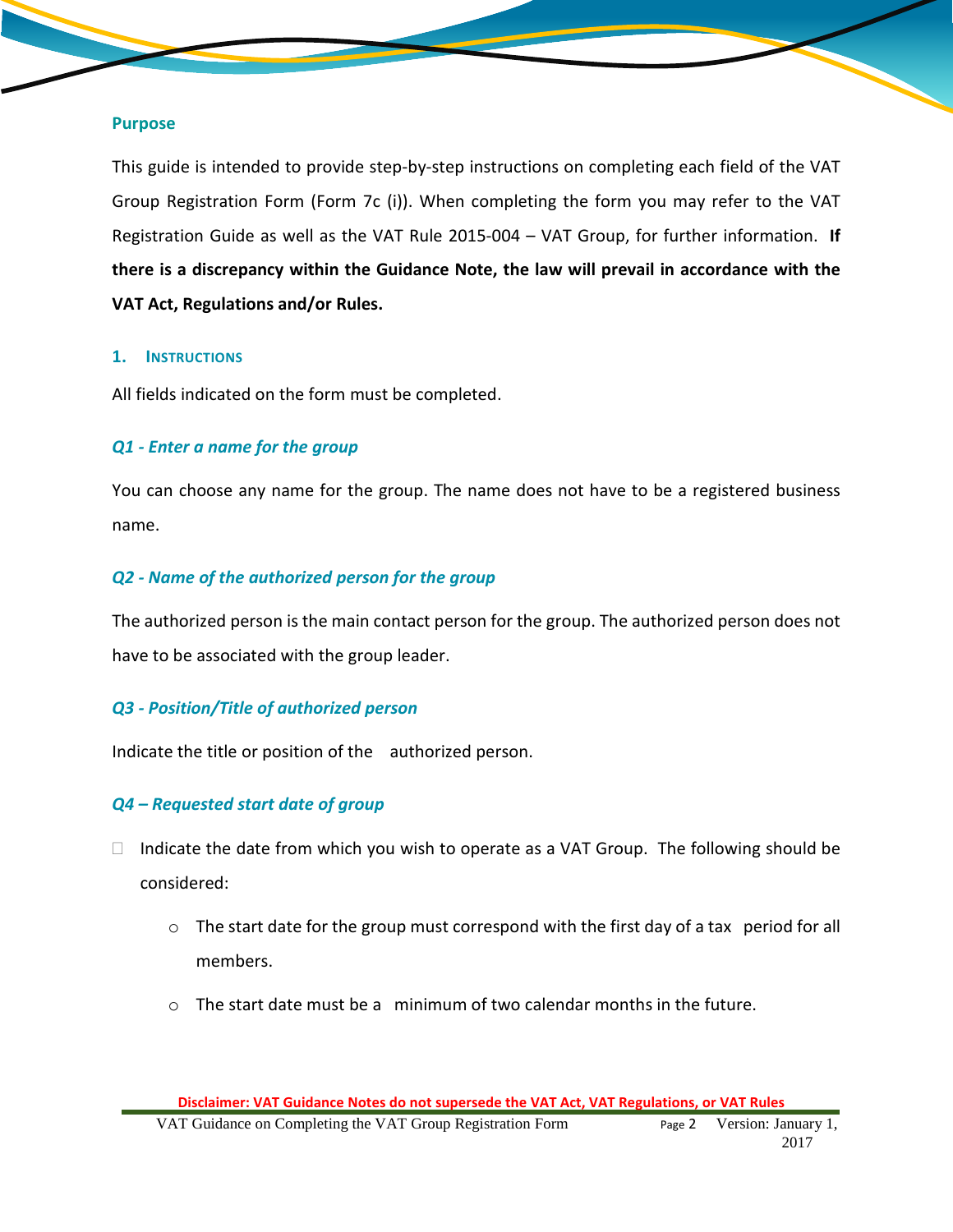# *Q5-9 – Representative Entity Information*

Enter the relevant information of the proposed group leader.

The group leader is responsible for filing and paying on behalf of all members. The leader does not have to be the largest member, nor the controlling member.

The group leader must also agree to take on any existing tax arrears of all group members before a group can be formed. Tax arrears may include but are not limited to, arrears related to VAT, Business License fees, property taxes and hotel taxes.

# *Q10-14 – Other Members' Information*

Enter the relevant information for proposed members, besides the group leader.

Consider the following:

- $\Box$  All members must be companies
- $\Box$  Members must all be already registered for VAT.
- $\Box$  At least one of the members or the group leader must be a mandatory VAT registrant.
- $\Box$  All members, including the leader, must all be resident or all non-resident in The Bahamas.
- $\Box$  All members, including the leader, must all be Freeport Licensees or none must be. If any member is a Grand Bahama Port Authority Licensee, that member must agree to forego any VAT benefits currently received under the Hawksbill Agreement and be registered separately before applying to be a member of the Group.
- $\Box$  Include the signature of the authorized officer and the date in Fields 12 and 13 respectively.
- $\Box$  Box 14 must be checked as evidence that all members listed has agreed to be a part of the VAT Group.

# *Q15 – 20 – Information on Integration of Group members*

In keeping with Item 3, *Requirements for entities within a VAT Group* outlined in VAT Rule 2015- 004,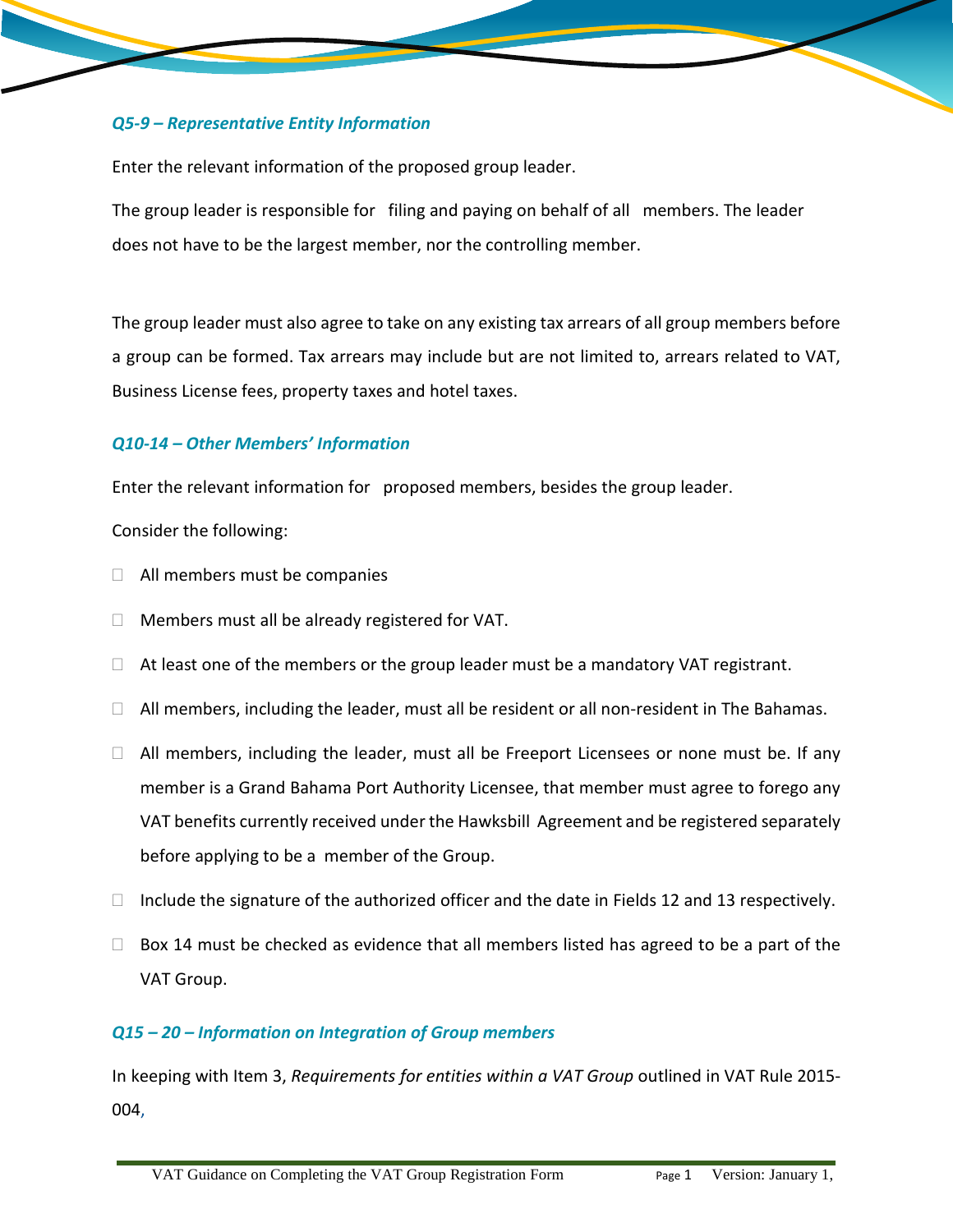Check yes or no for questions 15 and 17 to 20.

**Q16 – Indicate the percentage of intra-group taxable sales at fair market value, relative total sales of the group.**

If the members trade among themselves, give an indication of the approximate percentage of the value of these sales among in relation to the total value of all sales made collectively.

Calculate this figure as follows:

- $\Box$  Consider the preceding twelve-month period for your calculations, or, if any of the members is new, since the business start.
- $\Box$  Sum up the individual sales figures of each member (Total Y)
- $\Box$  Sum up the individual member-to-member sales, using the fair market value if different from the actual value (Total X)
- $\Box$  Divide X by Y as a percentage

### *Q21– Check any support departments that are shared by all group members*

Check all applicable, if appropriate. Indicate only those services that are shared by all members.